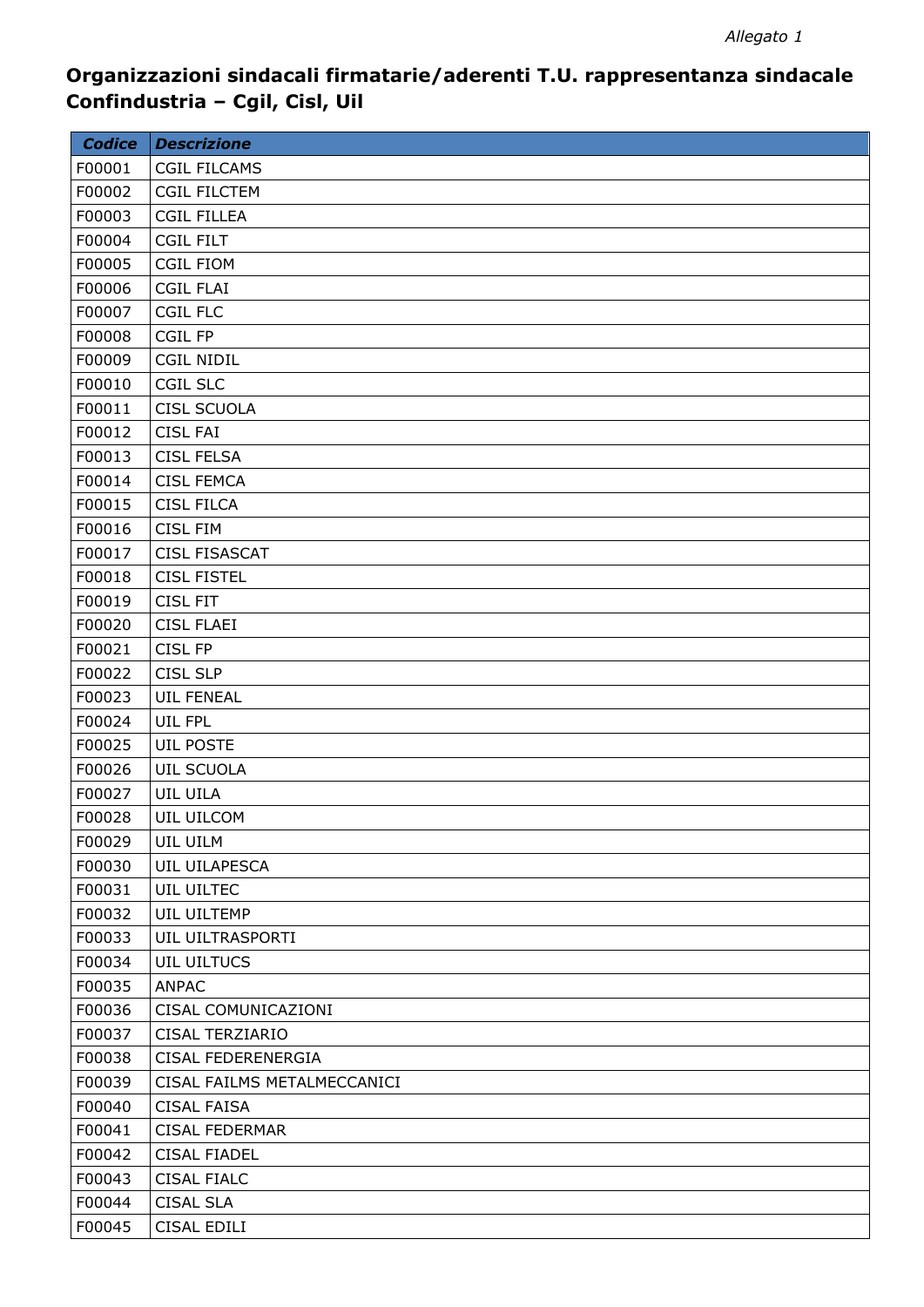| F00046 | <b>CISAL FAILTS</b>                |
|--------|------------------------------------|
| F00047 | <b>CISAL FNASLA</b>                |
| F00048 | <b>CISAL LEGEA</b>                 |
| F00049 | <b>CISAL FAILP</b>                 |
| F00050 | <b>CISAL FIALS</b>                 |
| F00051 | <b>CISAL SINALV</b>                |
| F00052 | <b>CISAL FPC</b>                   |
| F00053 | <b>CONFAIL</b>                     |
| F00054 | <b>CONFAIL FAILC</b>               |
| F00055 | CONFSAL COMUNICAZIONI              |
| F00056 | CONFSAL TERZIARIO E CONFSAL FESICA |
| F00057 | <b>CONFSAL FAST</b>                |
| F00058 | <b>CONFSAL FIALS</b>               |
| F00059 | <b>CONFSAL FISMIC</b>              |
| F00060 | <b>CONFSAL SNALS</b>               |
| F00061 | <b>CONFSAL LIBERSIND</b>           |
| F00062 | <b>CONFSAL FNA</b>                 |
| F00063 | <b>FAILMS</b>                      |
| F00064 | <b>FSAA</b>                        |
| F00065 | <b>FSAM</b>                        |
| F00066 | <b>FSCA</b>                        |
| F00067 | <b>FASVIP</b>                      |
| F00068 | SAVT METALMECCANICI                |
| F00069 | <b>SAVT CHIMICI</b>                |
| F00070 | SAVT GOMMAPLASTICA                 |
| F00071 | <b>SAVT MINIERE</b>                |
| F00072 | <b>SAVT EDILI</b>                  |
| F00073 | SAVT MARMI-LAPIDEI                 |
| F00074 | <b>SAVT LEGNO</b>                  |
| F00075 | SAVT COSTRUZIONI                   |
| F00076 | <b>SAVT TESSILI</b>                |
| F00077 | SAVT ALIMENTARISTI                 |
| F00078 | <b>SAVT GRAFICI</b>                |
| F00079 | <b>SAVT TURISMO</b>                |
| F00080 | <b>SAVT ENERGIA</b>                |
| F00081 | <b>SAVT ELETTRICI</b>              |
| F00082 | <b>SAVT TRASPORTI</b>              |
| F00083 | SAVT TRASPORTI-FUNIVIA             |
| F00084 | <b>SAVT TERZIARIO</b>              |
| F00085 | SAVT SANITA' PRIVATA               |
| F00086 | SAVT SCUOLA PRIVATA                |
| F00087 | <b>SAVT TELEFONIA</b>              |
| F00088 | UGL AGROALIMENTARE                 |
| F00089 | UGL ATTIVITA' FERROVIARIE          |
| F00090 | UGL AUTOFERROTRANVIERI             |
| F00091 | UGL CHIMICI                        |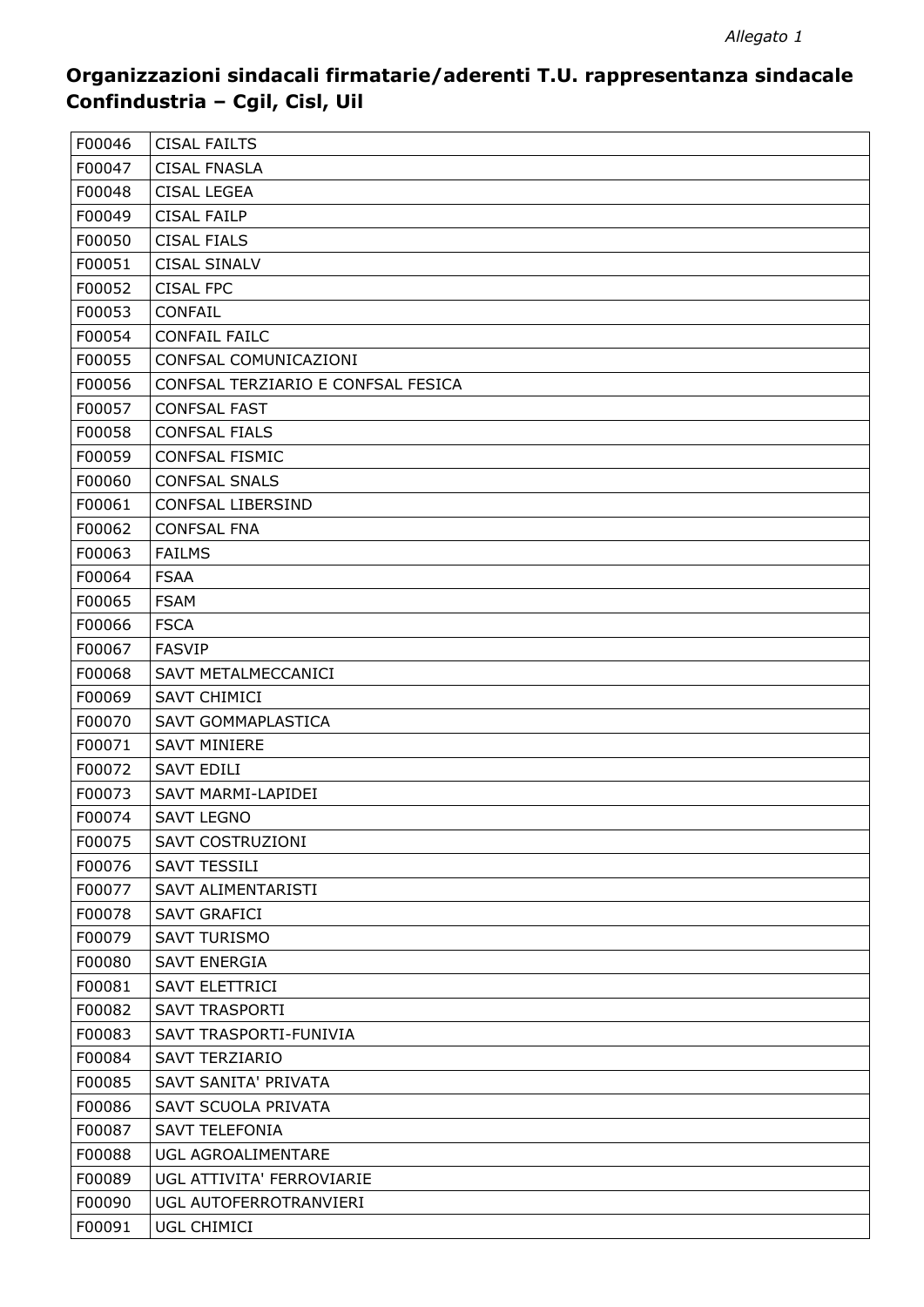| F00092  | UGL COMUNICAZIONI                     |
|---------|---------------------------------------|
| F00093  | UGL COSTRUZIONI                       |
| F00094  | UGL IGIENE AMBIENTALE                 |
| F00095  | UGL MARI E PORTI                      |
| F00096  | <b>UGL MEDICI</b>                     |
| F00097  | UGL METALMECCANICI                    |
| F00098  | <b>UGL SANITA'</b>                    |
| F00099  | <b>UGL SCUOLA</b>                     |
| F00100  | UGL SICUREZZA CIVILE                  |
| F00101  | <b>UGL TERZIARIO</b>                  |
| F00102  | UGL TRASPORTO AEREO                   |
| F00103  | UGL TELECOMUNICAZIONI                 |
| F00104  | UGL VIABILITA' E LOGISTICA            |
| F00105  | USAS-ASGB CHEMIE UND BERGBAU          |
| F00106  | <b>USAS-ASGB METALL</b>               |
| F00107  | USAS-ASGB BAU, HOLZ UND WILDBACHVER   |
| F00108  | <b>USAS-ASGB TEXTIL</b>               |
| F00109  | USAS-ASGB NAHRUNGSMITTEL              |
| F00110  | USAS-ASGB MEDIEN                      |
| F00111  | USAS-ASGB TRANSPORT UND VERKEHR (GTV) |
| F00112  | USAS-ASGB GEBIETSKORPERSCHAFTEN       |
| F00113  | USAS-ASGB HANDEL, HOTEL UND GASTGEW   |
| F00114  | USAS-ASGB ENERGIEWERKER (GEW)         |
| F00115  | USAS-ASGB GESUNDHEITSDIENST           |
| F00116  | USAS-ASGB SCHULE (SSG)                |
| F00117* | <b>AVIA</b>                           |
| F00118  | <b>ANPAV</b>                          |
| F00119  | <b>ASLA COBAS</b>                     |
| F00120  | COBAS-LAVORO PRIVATO                  |
| F00121  | <b>SUL</b>                            |
| F00122  | <b>FILAS</b>                          |
| F00123  | ADL VARESE                            |
| F00124  | ANQUI                                 |
| F00125  | <b>SNATER</b>                         |
| F00126* | OR.S.A FERROVIE                       |
| F00127* | OR.S.A TRASPORTO AUTOFERRO TPL        |
| F00128* | OR.S.A MARITTIMI                      |
| F00129  | <b>CISAL FISAL</b>                    |
| F00130  | <b>CONFSAL SNALV</b>                  |
| F00131  | SIAL-COBAS                            |
| F00132  | ISA-INTESA SINDACATO AUTONOMO         |
| F00133  | USB LAVORO PRIVATO                    |

\* codice disattivato